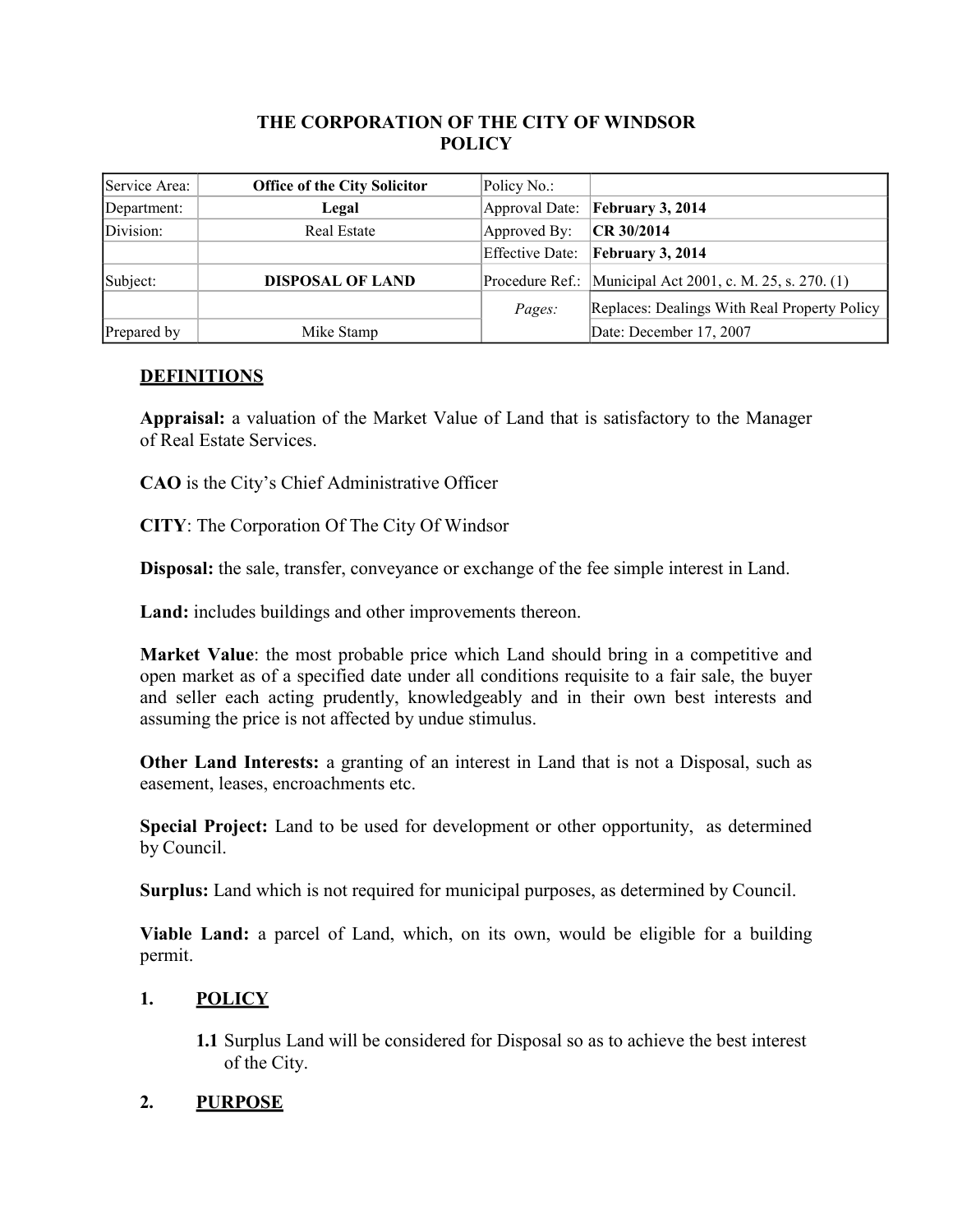- **2.1** To abide by section 270. (1) of the *Municipal Act, 2001* requiring municipalities to "adopt and maintain policies with respect to… sale and other disposition of land."
- **2.2** To promote consistent, transparent and equitable processes in Disposals in a manner consistent with the best interest of the City.

### **3. SCOPE**

- **3.1** Subject to section 3.2, this Policy is applicable to all City operations involving Disposals, including any agencies, boards or commissions whose financial operations are accounted for within the City's financial statements.
- **3.2** This Policy is not applicable to any Disposals where:
	- **3.2.1** The transaction is governed by any federal legislation or legislation of the Province of Ontario (examples include tax sales and expropriation by the province);
	- **322** The transaction is completed in accordance with Council direction, or the approval of the CAO as authorized through delegation AND the legal entity obtaining ownership or interest in the Land is any government authority including but not limited to the federal government, Ontario provincial government, crown agencies, school boards having jurisdiction within the City limits and the Essex Region Conservation Authority;
	- **3.2.3** The Disposal is being done by a corporation AND the City is the sole shareholder of that corporation;
	- **3.2.4** The City is transferring Land to a corporation, in which the City is the sole shareholder AND the transaction is completed in accordance with Council direction or CAO approval as authorized through delegation;
	- **3.2.5** The property is deemed to be a Special Project AND the transaction is completed in accordance with Council direction or CAO approval as authorized through delegation as applicable;
	- **32.6** Any other City policy that may supersede this policy;
	- **3.2.7** A closed street or alley is conveyed to an abutting property owner AND the transaction is completed in accordance with Council direction or CAO approval as authorized through delegation, as applicable, or the Street and Alley Closing policy; or,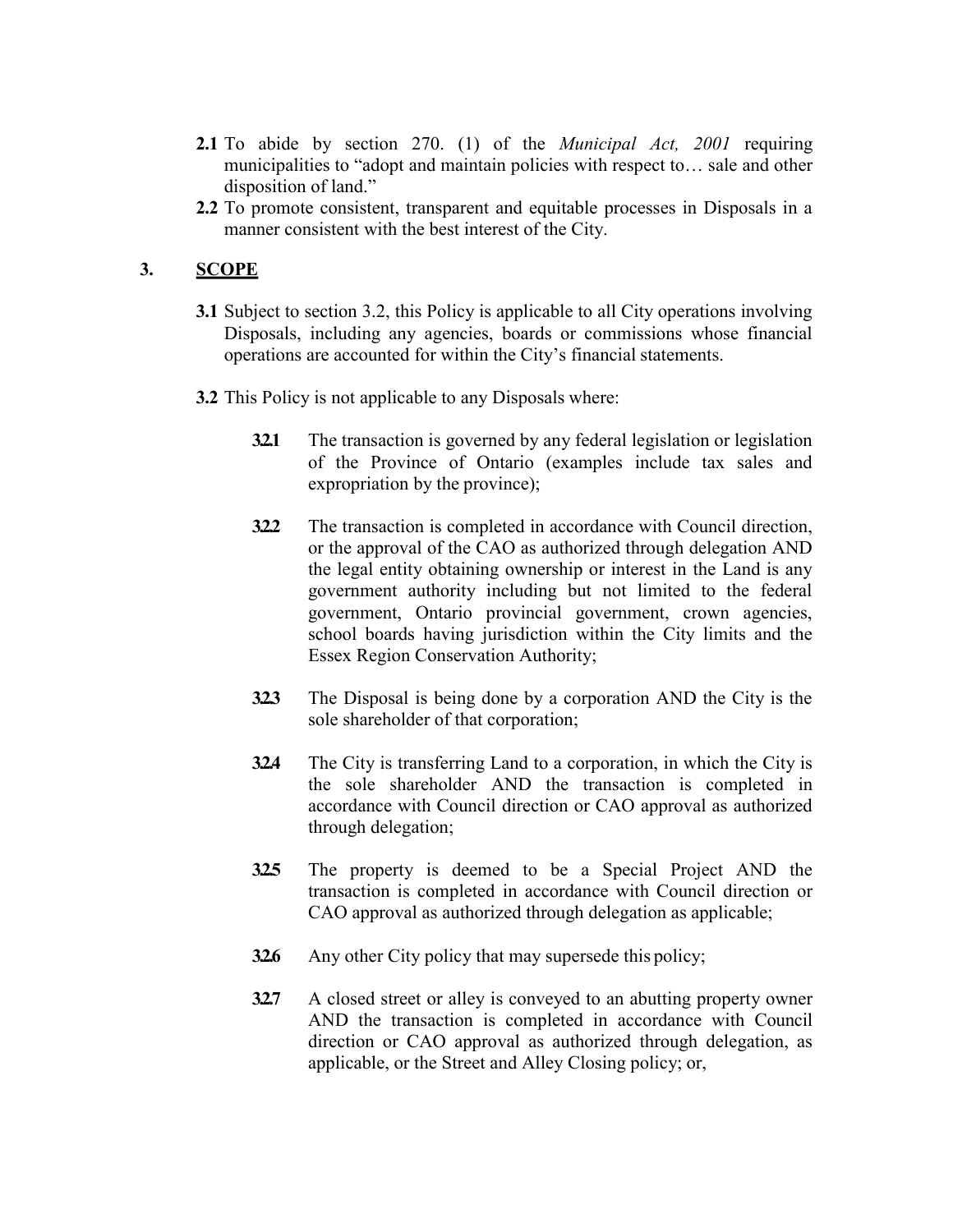- **3.2.8** The transaction involves Other Land Interests AND it is completed in accordance with Council direction or CAO approval as authorized through delegation, as applicable, or other approved bylaws or policies.
- **3.2.9** Other agreements authorized by Council such as a development agreement.

## **4. RESPONSIBILITY**

#### **4.1 City Real Estate Staff** will:

- **4.1.1** periodically review listings of all City-owned Land to determine which Land may be considered Surplus;
- **4.1.2** circulate potentially Surplus Land to City staff for comment and input;
- **4.1.3** make recommendations to Council about declaring Lands surplus and seek Council's authority to offer the Land for sale;
- **4.1.4** pursue Disposals per this policy and make recommendations to Council, or the CAO as authorized through delegation;
- **4.1.5** retain qualified Multiple Listing Services ("MLS") brokers or agents to assist, as appropriate, with the Disposal;
- **4.1.6** obtain independent property Appraisals for Land in keeping with any requirements imposed by any applicable legislation, by-law, or this policy;
- **4.1.7** report the details of any Disposal to the appropriate departments and to the Chief Financial Officer and City Treasurer or as he or she may further delegate for the purposes of maintaining accurate corporate records; and
- **4.1.8** in consultation with other City staff and departments, initiate any changes to existing policies, procedures or recommendations addressing Disposals.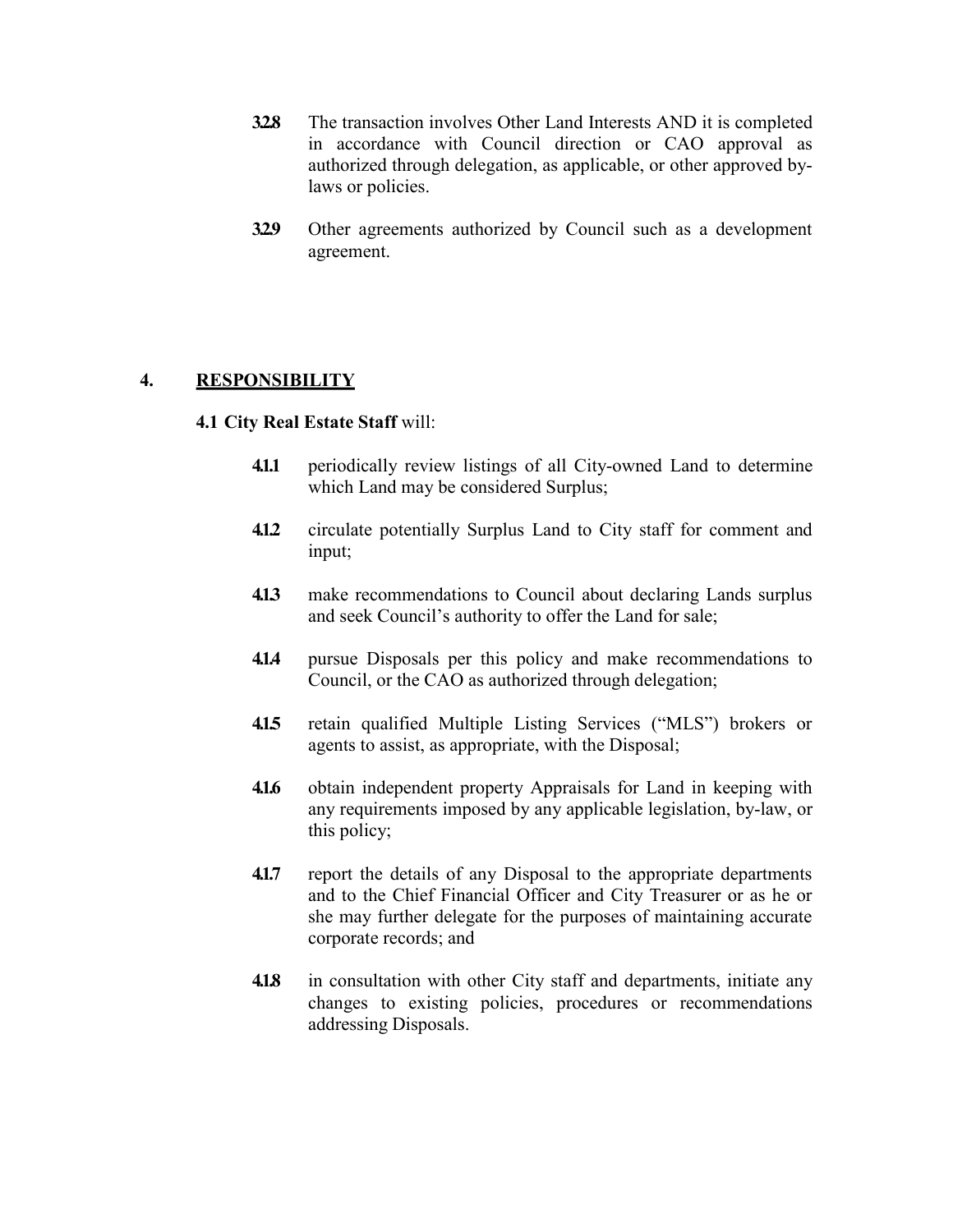- **4.2 City Finance Division staff**, under the direction of the Chief Financial Officer and City Treasurer or as he or she may further direct, will prepare and maintain all data bases and records with respect to City Land.
- **4.3 Other City staff** will receive and review proposed Disposals of City Land circulated by City Real Estate Staff, and within twenty (20) business days of such circulation will provide comment, information and input as to whether the Land being proposed for Disposal may be considered Surplus.

## **5. DISPOSAL RULES**

### **5.1 Notifications and Authority**

- **5.1.1** Disposals require Council approval unless the transaction meets the criteria of delegated authority under Schedule "A", Property Transactions in By-Law 2008-2008, in which case the transaction must comply with such criteria.
- **5.1.2** Notification of the intention to declare Land surplus and the authority to offer the Surplus Land for sale will be printed in the "Civic Corner" of the Windsor Star;

## **5.2 Property Values**

- **52.1** For Land with an estimated Market Value of fifty thousand dollars (\$50,000) or more, at least one independent Appraisal will be obtained.
- **5.2.2** Disposal will be at Market Value, or equivalent consideration, unless Council or the CAO as authorized through delegation, directs otherwise.

#### **5.3 Method of Disposal**

- **5.3.1** Subject to direction from City Council all Surplus Land will either be listed on the MLS of the local Real Estate Board or offered for sale by City Real Estate staff, save and except:
	- **5.3.1.1** Land, which has a Market Value as determined by the Manager of Real Estate Services of less than \$25,000 in which case City Real Estate Staff will offer the Land for Disposal on the City web site and place a "for sale sign" on the Land if feasible and advertise in the Windsor Star as deemed appropriate by the Manager of Real Estate Services;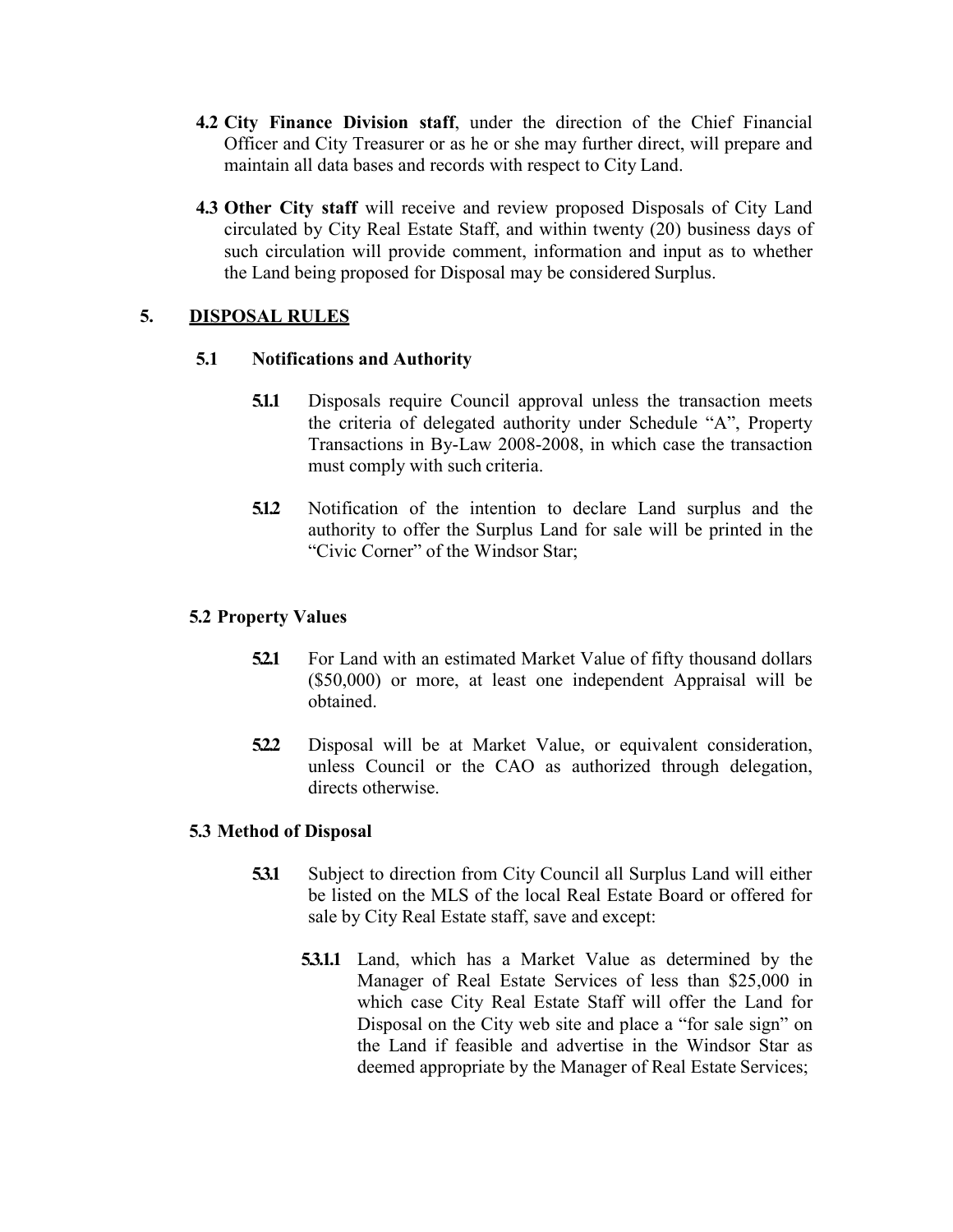- **5.3.1.2** Landlocked Land of any size, which may be sold directly to the abutting property owner(s), provided the Land is sold at no less than the Market Value established by either City Real Estate Staff or by an independent Appraisal. If more than one abutting property owner wishes to acquire the landlocked Land, City Real Estate Staff will contact the abutting owners to determine whether a consensus can be arrived at in splitting the Land amongst interested abutting owners. In the event that a consensus cannot be arrived at, all interested abutting property owners will be requested to provide Administration with an offer for the whole landlocked parcel or
- **5.3.1.3** Land, which is not Viable Land and which cannot be rendered Viable Land by means of consent under the *Planning Act* may be sold directly to the abutting property owner(s) for lot consolidation purposes at the value established by City Real Estate Staff ta**k**ing into consideration all relevant factors, but in any event for no less than on a cost-recovery basis. If more than one abutting property owner wishes to acquire the Land City Real Estate Staff will contact the abutting owners to determine whether a consensus can be arrived at in splitting the Land amongst interested abutting owners. In the event that a consensus cannot be arrived at, all interested abutting property owners will be requested to provide Administration with an offer for the whole parcel.
- **5.3.2** All Viable Land will be marketed for a period of at least ten (10) business days prior to the review and consideration of any offer to purchase except as otherwise provided in this policy.
- **5.3.3** City Real Estate Staff will confirm whether there is any right for a former owner to repurchase the Land under the *Expropriations Act*  and advise Council of same in the report required under 5.1.1.
- **5.3.4** All offers to purchase Land from the City by means of an Agreement of Purchase and Sale must be accompanied by a deposit in an amount determined by the Manager of Real Estate Services but in any case not less than one thousand dollars (\$1,000).
- **5.3.5** Unless otherwise directed by Council, all Disposals will be on a cash basis. If the City Solicitor determines that exceptional and specific circumstances exist that would warrant consideration of a Disposal on something other than a cash basis, the City Solicitor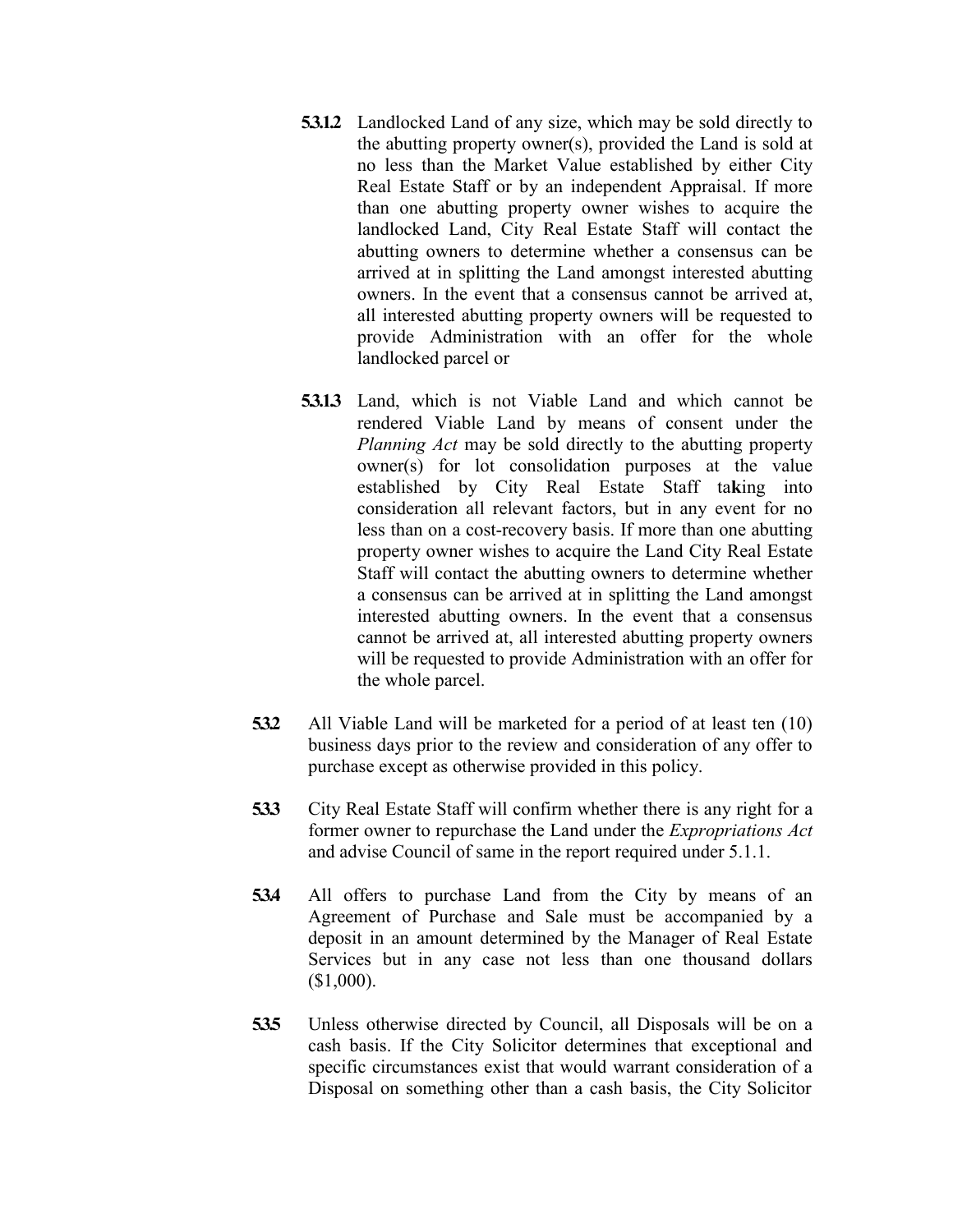will present the exceptional and specific situation to Council for determination.

## **5.4 Land Transactions**

- **5.4.1** Disposals will be done in a manner consistent with accepted conveyancing practices, and in accordance with all applicable federal and provincial legislation and municipal by-laws and policies.
- **5.4.2** The City Solicitor or designate, has the authority to extend or abridge the closing date or extend or abridge the timeframes on any conditions previously approved by Council, or CAO as authorized through delegation, on any Disposal provided such extension or abridgement does not change the original intent of the approved Disposal.

## **5.5 Unserviced Land**

- **5.5.1** Land located in areas lacking municipal services will be retained by the City until such time as services are available except as provided in 5.5.2.
- **5.5.2** In the event of a special circumstance involving the potential Disposal of unserviced Land, City Real Estate Staff will bring the issue to Council for consideration.

## **5.6 Parkland and Natural Environmental Areas**

- **5.6.1** There will be no Disposal of Parkland without Council approval.
- **5.6.2** Subject to section 5.6.1, Disposal of Parkland and other Land having significant natural features requires satisfaction of Official Plan requirements and, if applicable, the implementation of appropriate measures to protect the significant natural features.

## **5.7 Heritage Properties**

**5.7.1** There will be no Disposal of Land designated under Part IV or Part V of the *Ontario Heritage Act* (a "Heritage Property") without Council's prior approval. The local Heritage Committee will be consulted of any Heritage Property being made available for Disposal.